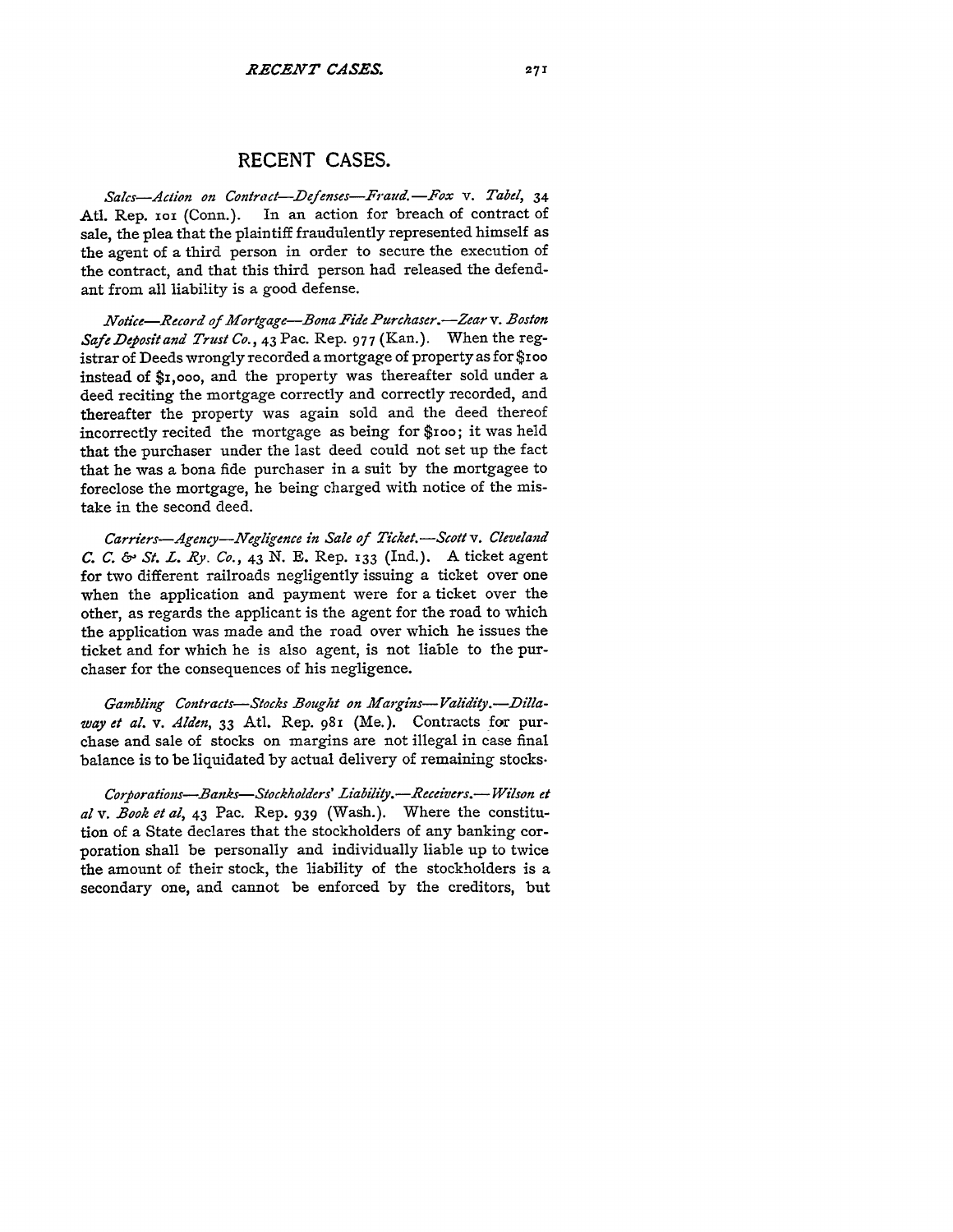should be enforced by suit at the instance of the receivers, after disposing of all other assets of the insolvent bank.

*Sunday Travel-Injury to Passenger-Liability of Carrier.-Horton et ux. v. Nrorwalk Tramway Co.,* 33 Atl. Rep. **9i4** (Ct.). Plaintiff was injured while riding for pleasure on Sunday, and defendants claimed that only nominal damages could be recovered as the injury arose in the performance of an illegal contract, but the Court held that the general statutes of the State construed with the later public acts, did not prohibit Sunday travel to such an extent as to exempt carrier from liability for injury to passenger.

*Eminent Domain-Measure of Damages for Street-Easement.* -In *re* opening One Hundred and Sixteenth street, 37 N. Y. Sup. **508.** On a question as to whether the correct principle was adopted in making award to property owners of a full value of land'taken for street purposes subject to no easement public or private, it was held that the measure of damages to the owner of the fee for land taken for such purposes, which is subject to an easement, is its value subject to the easement.

*Zinitation of Actions-Personal Privilege. -. Lewis v. Buckley,* **i9** Southern Reporter, **197** (Miss.). The appellant, while testifying in the court below, said, referring to the statute of limitations: "I never pleaded it in any case before and I do not plead it in this case." The court held that he had clearly withdrawn the defence; that no consideration was required for the withdrawal of a plea of this kind, and that the issue could not be further considered.

*Insolvent Vational Bank-Distribution of Assets.-Davis v. Elmira Say. Bank,* 16 Supreme Court Rep. **502.** By this decision the rule long adhered to in New York State giving 'banks a preference in the distribution of assets of an insolvent bank is held to be in conflict with the Federal Statute requiring the assets of an insolvent national bank to be distributed ratably among the creditors.

*Notice-Indictnent for Selling Intoxicating Liquor-Local Option Law.-Lowery v. State,* 34 **S.** W. Rep. 956 (Tex.). Where a county passed local option laws, and a person was charged with selling liquor by an indictment which simply set up the fact that he had sold and given away liquor unlawfully, such indictment was held fatally defective, as the courts cannot notice judicially